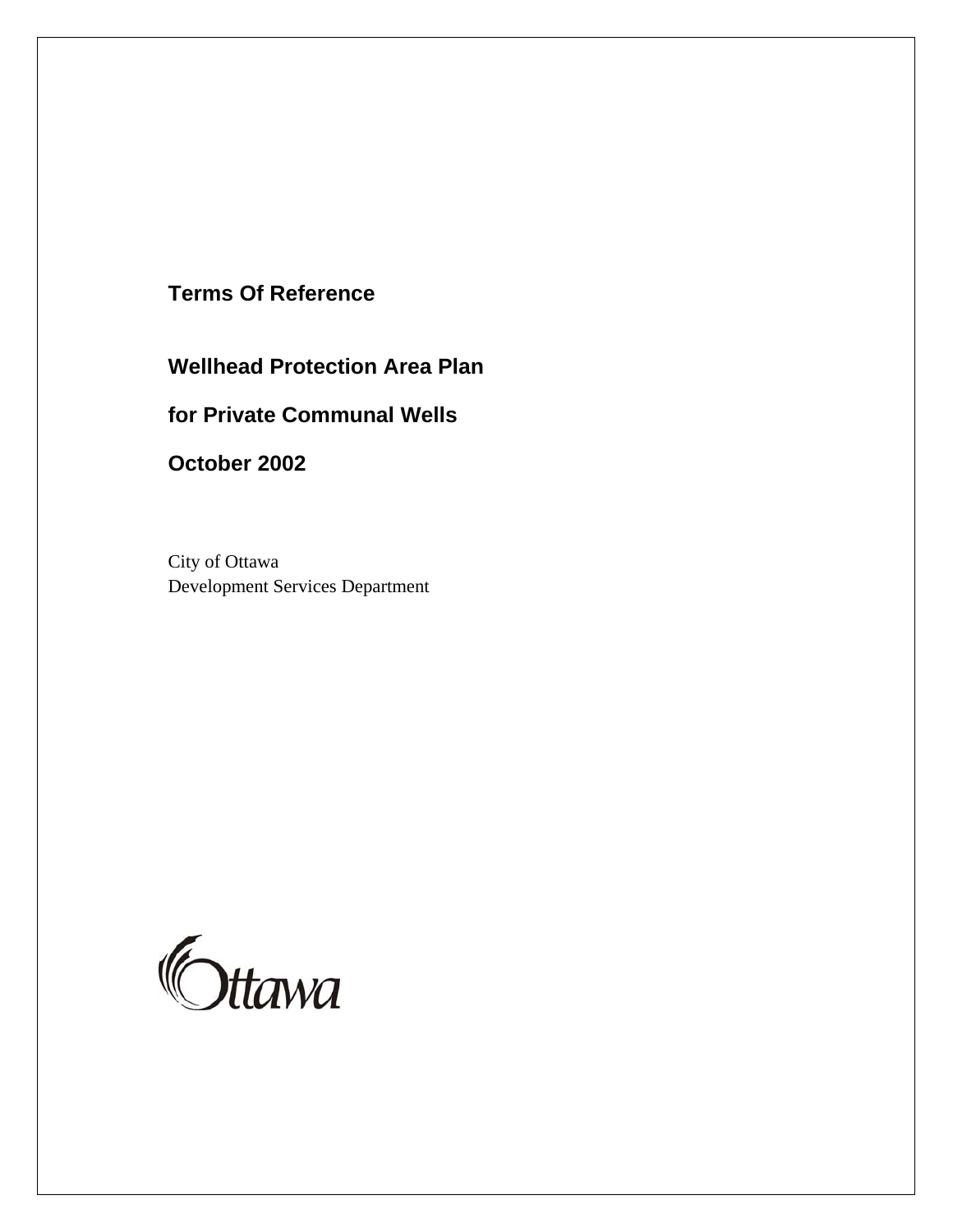## **1.0 Objectives**

The quality of groundwater from any water well is dependant on the natural quality of the groundwater in the supply aquifer, and impacts due to human activities (anthropogenic impacts) that alter the quality of the groundwater from its natural state within the capture zone of the well. Future well water quality cannot be predicted by looking at current well water quality alone. In order to predict future well water quality, including possible future anthropogenic impacts, it is necessary to understand the following:

- i. The source(s) of groundwater supplying the well (where does the water come from?);
- ii. The sources of contamination that could potentially impact the well water quality; and
- iii. The degree of risk posed by the potential sources of groundwater contamination.

The City of Ottawa will not enter into a Responsibility Agreement or agree to municipal ownership for a water works to be supplied by a proposed communal well or well field, unless the proponent can demonstrate an understanding of the above issues, and that the proponent can clearly demonstrate that the source of the groundwater supplying the communal well or well field will be protected by means of a Wellhead Protection Area Plan (WHPAP).

To ensure that the City of Ottawa is provided with sufficient information regarding the aquifer/groundwater within the capture zone of a proposed communal well or well field, proponents of private communal well systems must complete a WHPAP according to this Terms of Reference (ToR). This ToR requires the proponent to prepare a WHPAP Report, consisting of :

- 1. The determination of the source of recharge to the aquifer(s) from which the well or well field obtains its water;
- 2. Numerical modeling of groundwater flow including calculation of well or well field capture zones;
- 3. Compilation of an inventory of contaminant sources within the Wellhead Protection Area (WHPA);
- 4. An assessment of the risk of contamination of aquifer groundwater for each contaminant source; and
- 5. A proposed well or well field WHPAP.

It will be the responsibility of the proponent to fulfil the WHPAP and to undertake all steps necessary to protect the aquifer groundwater within the WHPA.

#### **2.0 Pre-submission Consultation**

Pre-submission consultation is a dialogue between the proponent and the City of Ottawa prior to submission of a WHPAP for private communal wells. Pre-submission consultation is meant to assist proponents in defining the objectives of the WHPAP.

In the pre-submission consultation with the City, the proponent must be prepared to present and discuss a preliminary conceptual model of the hydrogeological system of the region surrounding the well or well field. To define a WHPA based on the capture zone of a well or well field with a high degree of confidence requires a good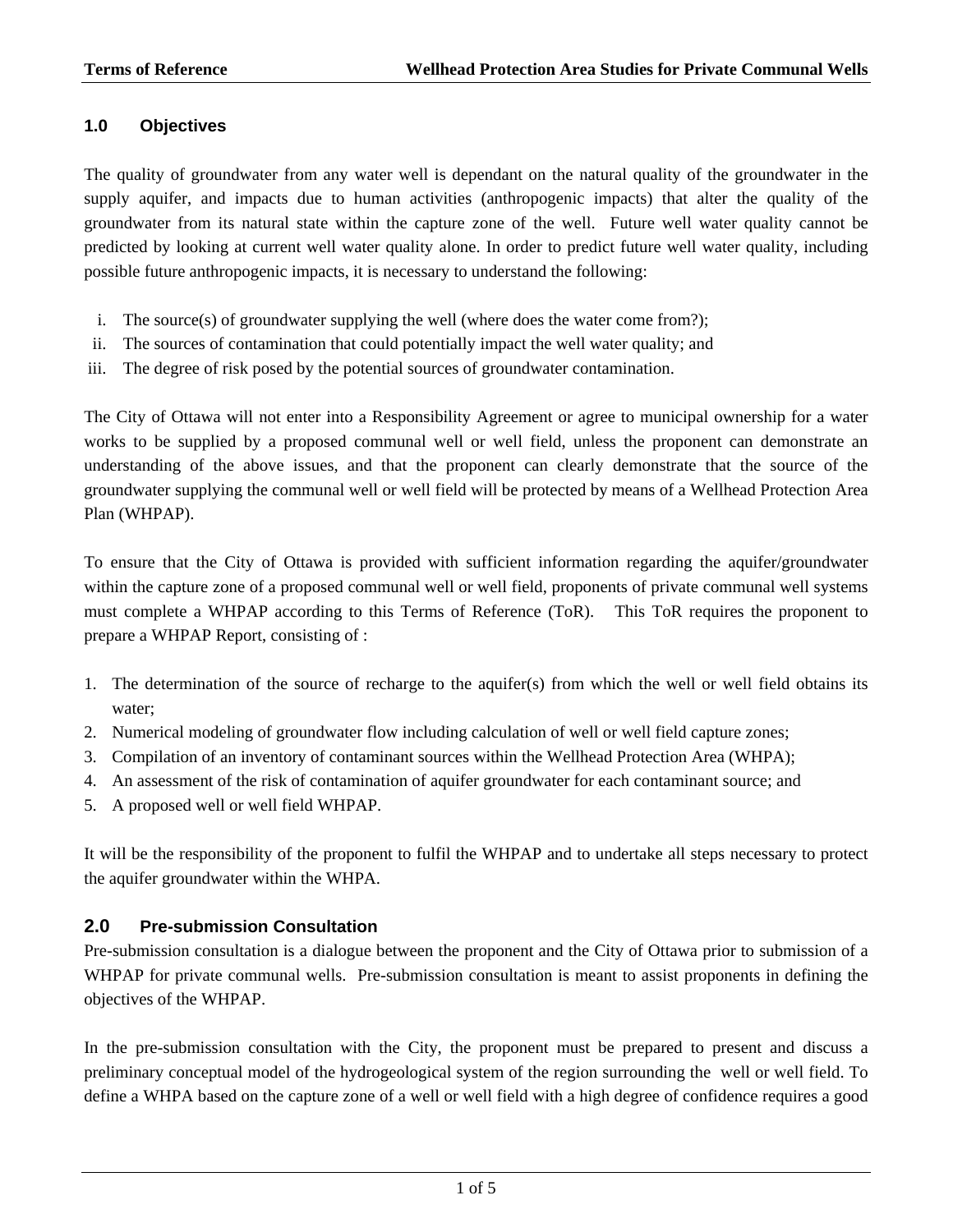understanding of the hydrogeological system within which the communal wells would operate (the conceptual model). The hydrogeological conceptual model will include, as a minimum, a description of recharge and discharge areas, general groundwater flow directions, groundwater use, and the characteristics of aquifers/aquitards in the region surrounding the well or well field. Also, as part of pre-submission consultation, the proponent must present and discuss a preliminary contaminant source inventory (see Section 4.3) and inventory of agricultural land use (see Section 4.4) for the area within a five kilometre radius of the well or well field.

## **3.0 General Requirements**

The definition of the WHPA will be based on calculated groundwater capture zone(s). The City accepts the methodologies for mapping of WHPAs, and requirements for WHPA Studies as provided in Section 3.0 of the Ministry of the Environment's (MOE) Technical Terms of Reference (TToR) for Groundwater Studies, dated November, 2001. The methodologies and requirements of Section 3.0, and the data standards specified in Section 4.2 of the MOE TToR that relate to WHPA Studies, are to be considered applicable unless specified otherwise in this ToR. Additional WHPA Study requirements are provided herein. Further requirements may be imposed on a site-specific basis.

The MOE TTtoR is available via the internet from the MOE web site at:

#### <http://www.ene.gov.on.ca/envision/techdocs/4197e.pdf>.

The proponent will make use of available maps, air photos, water well record data, relevant hydrogeological and environmental reports, published databases of potential contaminant sources (MOE data bases and others) and pumping test data. Where required in order to properly characterize the hydrogeological system, the collection of additional groundwater quality, geophysical (down-hole or surface surveys), downhole hydrogeophysical, downhole packer test, environmental isotope, or other types of data may be necessary in order to successfully complete the WHPAP. While the need to collect additional data will be determined by the proponent, the City will apply a very high standard of care in its confirmation of the successful completion of the WHPAP by the proponent.

All WHPAP reports must be peer reviewed prior to submission to the City. A report on the peer review would be submitted to the City at the same time as the WHPAP report. The peer reviewer would be retained by the proponent. The City will provide the proponent with a list of acceptable peer reviewers.

# **4.0 WHPA Study Methodology and Report Components**

#### **4.1 Aquifer and Aquitard Parameter Characterization**

Aquifer and aquitard parameters such as thickness, hydraulic conductivity and effective porosity must be determined, either from reliable existing information or through collection of new data. The hydrogeological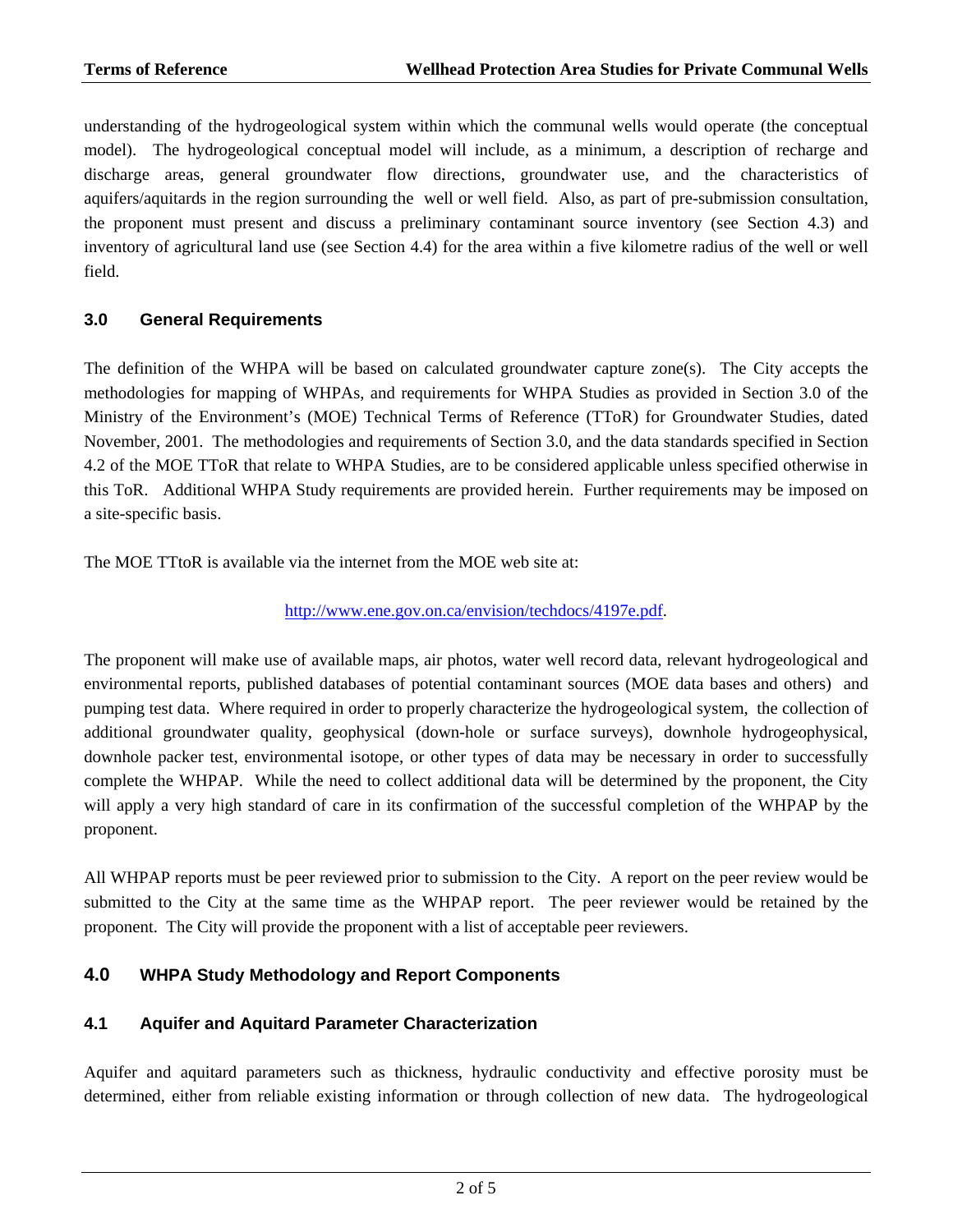system, as described in the conceptual model, must be considered in order to determine the appropriate aquifer and aquitard parameter data requirements.

A minimum of one properly completed pump test at each well is required. The type and duration of the pumping test will also be based on the hydrogeological system and need to determine aquifer and aquitard parameters. A properly completed pump test utilizes a drilled observation well(s), and if possible, the acquisition of data concerning the vertical position and yield of individual water bearing zones within the aquifer formation(s) (bedrock or overburden). Downhole hydrogeophysical logging, downhole packer testing, and the installation of multilevel monitoring wells for the determination of site-specific vertically referenced data may be required in order to successfully complete the WHPAP.

# **4.2 Capture Zone Calculation**

The preferred method for capture zone delineation methodology specified in the MOE TToR involves the use of a 3-dimensional (3D) steady state numerical model. The City requires that a 3D steady-state numerical model must be used for delineation of capture zones. MODFLOW/MODPATH or similar programs are acceptable for this purpose.

The 3D numerical model is to be constructed using parameters and information that are specific to the study area in which the well or well field is situated (e.g., surficial geology, bedrock geology, topography, surface water/hydrographic data, infiltration estimates) and calibrated using representative groundwater levels within the various hydrostratigraphic units. Boundary conditions and aquifer/aquitard parameters must be reasonable and defensible. Surface water/groundwater interactions must also be considered during model calibration. Following calibration, the 3D model will be used to delineate the four time-related capture zones listed in the MOE TToR (i.e., 0 to 50 day Time of Travel [ToT]; 50 day to 2 year ToT; 2 to 10 year ToT; and 10 to 25 year ToT). A fifth capture zone (25 yrs to the capture zone limit) will also to be determined. Uncertainty in the aquifer parameters or conceptualization of the flow system must be addressed with respect to the determination of the five capture zones.

Capture zones are to be determined using the calibrated model and appropriate future well or well field pumping rates. When applicable, the vertical ToT through the aquitard(s) to the aquifer(s) is to be determined throughout the WHPA. The WHPA Plan will be based on the limits of largest determined capture zone.

### **4.3 Contaminant Source Inventory**

A detailed contaminant source assessment must be conducted for the properties within the WHPA, in accordance with the MOE TToR. The objective of this assessment is to identify past, present and possible future activities that are current, or potential future, point, and non-point sources of groundwater contamination (including, for example, road salting, subsurface disposal sewage systems and landfills).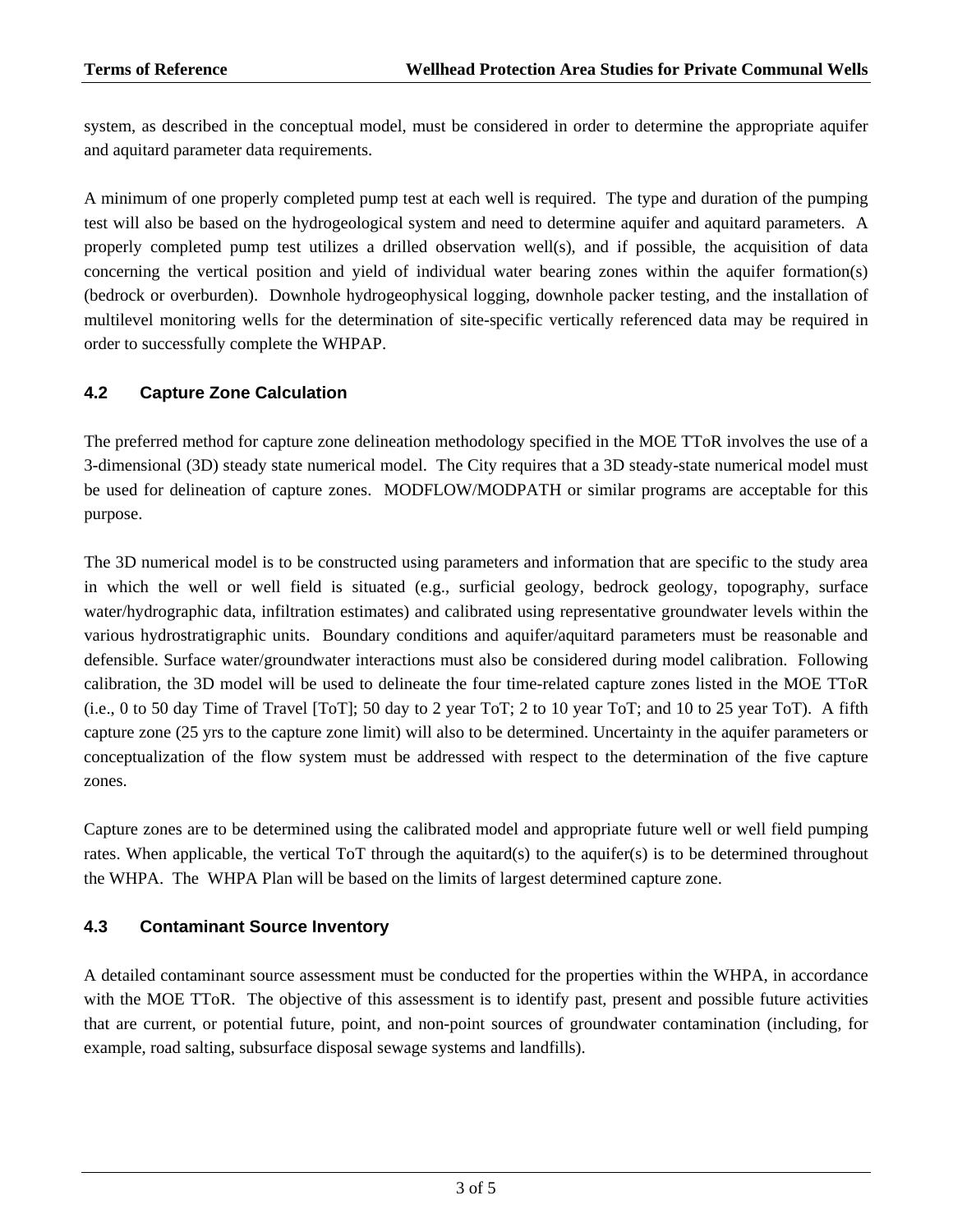The information for this review is to be obtained from, but not necessarily limited to, the MOE Inventory of PCB sites, MOE Inventory of Waste Generators, Land Use Schedules, Technical Standards and Safety Authority (TSSA) fuel sites, land assessment maps, business directories and city directories. If available, historical insurers' underwriter maps should be reviewed.

Interviews with officials from the District Office and Approvals Branch of the MOE, the Ottawa Septic Office and the City of Ottawa (Environmental Management Division, Planning, Environment and Infrastructure Policy Branch, Developments Services Department) will be conducted in order to identify any known issues of environmental concern. Historical air photographs will be reviewed and detailed field surveys will be conducted in order to confirm information provided by others, and to identify other or new potential sources of groundwater contamination. Industrial, commercial and institutional facilities within the WHPA must be visited and asked to complete the questionnaire included in the MOE TToR (Schedule E).

The WHPAP Report will include a discussion on the likelihood that improperly abandoned wells are present within the WHPA and the potential impact of improperly abandoned wells within the WHPA.

# **4.4 Inventory of Agricultural Land Use**

Potential risks associated with existing or potential future agricultural activities within the capture zones will be discussed in the WHPAP Report.

Data from the Census of Agriculture (CoA) Enumeration Area database will be used to identify any areas of high intensity agriculture, including high animal density (manure production) and high nitrogen fertilizer use. Specific operations that may be potential sources of groundwater contamination should be determined from air photographs, through site visits or questionnaires. Each identified agricultural operation is to be characterized in terms of manure storage facilities, pesticide and fertilizer storage, bulk fuel storage, and pesticide mixing and filling of sprayers. A survey/questionnaire will be sent to all farm sites that fall within the 10 year ToT capture zone, inquiring about the intensity of farming, manure storage facilities, abandoned wells, etc.

#### **4.5 Risk Assessment of Contaminant Sources and Agricultural Activities**

Following identification and compilation of the potential contaminant sources and agricultural activities, a risk assessment is to be conducted. Each potential contaminant source (current or potential future source) within the WHPA must be categorized according the risk to cause contamination of the aquifer groundwater and impact on the groundwater supply at the wellhead .

The relative risk of causing aquifer contamination within the WHPA, and contamination of groundwater supplied from the well or well field, is to be determined for each identified historical, existing or potential future source of contamination. The relative risk determined for each potential source will be based on hydrogeological setting, aquifer vulnerability and ToT to the wellhead. The vertical ToT through the aquitard(s) to the aquifer(s) should be considered (where applicable) in addition to the overall ToT from the potential sources to the wellhead.